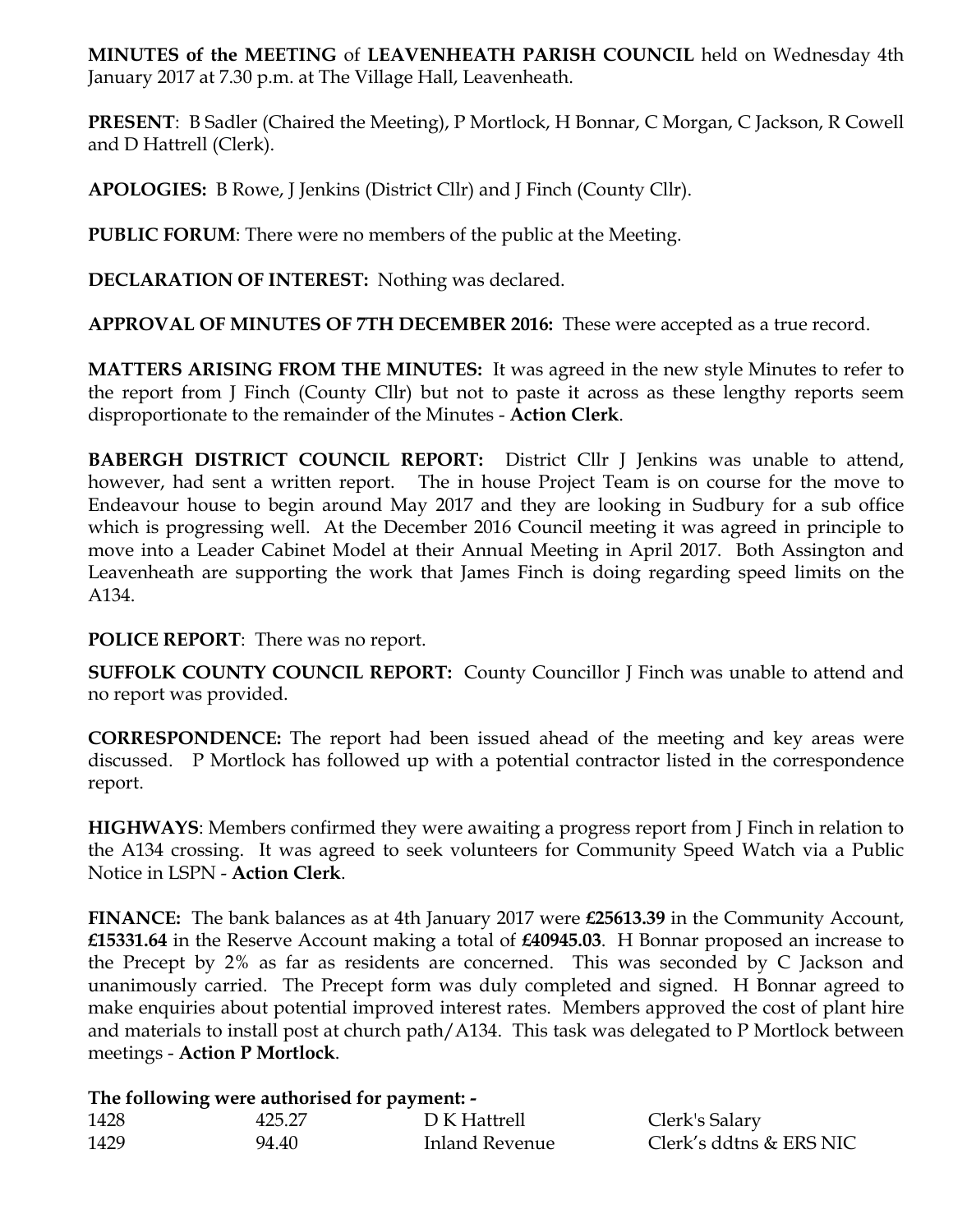**Total £674.79**

**REPORTS FROM ORGANISATIONS AND REPRESENTATIVES :** Reports were given from the Village Hall, Village Green and the Tree Wardens. No resolutions were passed in relation to these headings.

**RESERVING POLICY**: It was agreed to forward details of an example of a valid reserving policy via email - **Action Clerk**. It is to be included as an Agenda item for the February Meeting - **Action Clerk.** 

**CHURCH PATH DITCH:** It was agreed to issue the letter to the landowner discussed at last meeting as soon as R Cowell and P Mortlock have completed the draft **- Action Clerk.** 

**IDEAS TO IMPROVE THE VILLAGE:** Pavements in the village are still in a poor state despite reports on-line to County Highways. It was agreed to identify problem areas for discussion with J Finch at the next opportunity **- Action All.** 

**REPORTS AND QUESTIONS FROM CHAIRMAN AND MEMBERS**: It was agreed to get the authorities to re-inspect the wall along the High Road between The Village Green and Wrights Way - **Action Clerk**. R Cowell reported on-going progress with the Lakeside path at the Golf Club. It was agreed for R Cowell to explore funding opportunities in this regard - **Action R Cowell.** 

**The meeting closed at 8.50 p.m.**